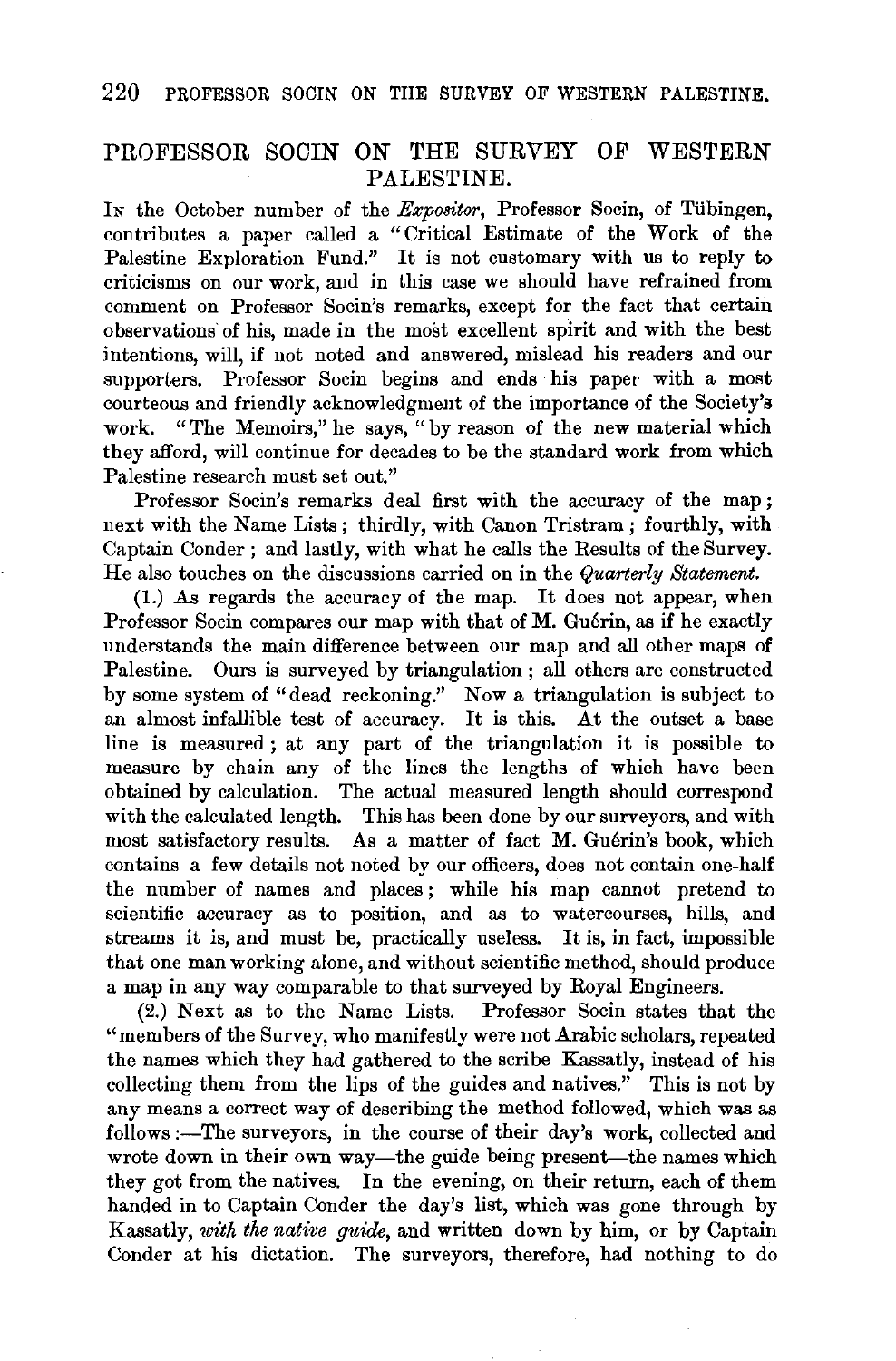with the spelling of the names, for which Kassatly and the guides are responsible.

Next, as regards the list of the common place appellatives, which, according to Professor Socin, "must have been drawn up by one who had no knowledge of Arabic grammar." It was *drawn up by Professor Palmer him*self. It must, however, be understood that he set down, as was done in the map, not the literary Arabic at all, which was not wanted, but the fellahin Arabic. Thus, to take in order each one of the cases mentioned by Professor Socin. It is true that the plural of "Bâb" is not "buwâb;" it is "bawwab." But the natives of Palestine, like the English, are not good at the double consonant. They do not say "bawwab," but "buwab." So also of the plural of *birkeh:* they do not say *buralc,* but *buruk,* and the popular plural of *tell* is, as stated in the list, *tell-al.* The ending *eh* is also given on the map as it was pronounced, which accounts for an occasional variation. And as regards the word *Sh'atb,* it is written, as nearly as possible, as pronounced. The literary way would have been to write it Shu'aib, but in common speech the vowels at the beginning of a word are generally slurred over. The surveyors, in fact, set down the names as the people pronounce them. Thus, to take the last of Professor Socin's instances, *Khurbeh,* or *Khurbet,* the literary name would be, *e.g., Khurbetu A inab,*  which in the vulgar speech becomes Khurbet Ainab, and when the word is used by itself simply *Khurbeh,* and as a rough rule for travellers who are not Arabic scholars it is quite correct to say that *Khurbeh* in Palestine becomes *Khurbet* before a vowel.

A corresponding example has been suggested to me. On the Ordnance Survey of Oxfordshire will be found a place called *Shotover.* It is so set down because the people call it *Shotover.* Its original name is supposed to have been *Chateau vert*. Yet surely the surveyors were right in setting down the popular name. Again, on Dartmoor is a mountain called on the Survey maps *Hamilton Down.* The people call it Hamildon, or Hamilton, and so misled the surveyors, because its real name is Hamil dun, *i.e.*, I believe, the Black Down.

.As regards Professor Socin's strictures on the etymologies proposed by Professor Palmer, the identifications proposed by Captain Conder or M. Ganneau, the Hebrew and Arabic of Canon Tristram, or the Tribe boundaries laid down by Mr. Trelawney Saunders, we have nothing at all to say. These gentlemen are, with one exception, quite able to defend themselves against any attacks which may be made on them. As regards that one exception, Professor Palmer's etymologies are on record, as his opinion, and will stand or fall as they are right or wrong, and as the common speech of the Syrian natives becomes better known. In his lifetime there was no better authority on the modern Syrian dialects. Professor Socin, however, raises one other point which commands attention from us. It has been the custom of the Committee to open the pages of its Journal to the free discussion of all points connected with the topography of the Holy Land, routes, itineraries, &c., connected with its history. The Journal has become the recognised-almost the only-organ